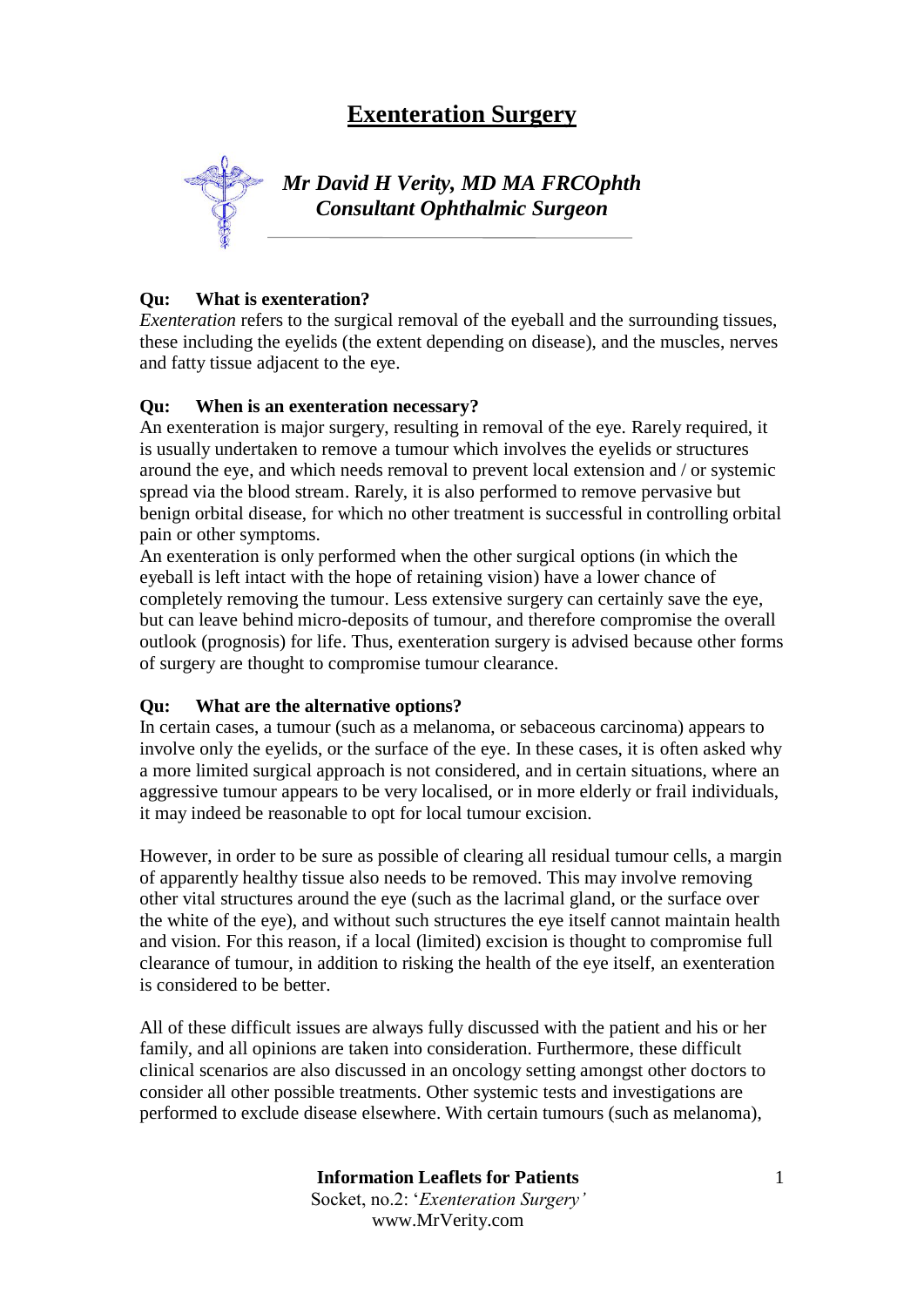specialised investigations of the lymph nodes in the neck are frequently performed under general anaesthetic to exclude lymphatic spread. If there is evidence for such spread, these lymph nodes are removed, before subsequent exenteration.

# **Qu: Who else can I talk to about this surgery?**

Your consultant is always available to discuss any queries as they arise. In addition, patients are put in contact with one of our skilled and experienced nurse counsellors whose role is specifically to help patients to cope with the wider psychological aspects of this surgery.

## **Qu: What does surgery involve?**

All patients are assessed first by the nursing staff and anaesthetist in the preoperative assessment department. Before surgery, the surgeon will describe the risks and benefits once again, and ask you to sign the consent form (required before undergoing all operations).

Exenteration, which takes between 2 to 3 hours, is performed under general anaesthesia. The eyeball, muscles and fatty tissue surrounding the eye, and part of the eyelids, are all removed. Usually enough eyelid skin remains to allow the residual eyelids to be stitched together, and a firm dressing is placed over the socket for a week. Regular postoperative analgesia is prescribed, and most patients are able to go home the following day. On review in clinic a week later, the dressing and superficial skin stitches are removed.

## **Qu: What are side effects and risks of surgery?**

In the first few weeks, side effects of surgery include bruising, bleeding, swelling (oedema) and infection. Long-term problems include discharge and socket irritation or thinning of the socket lining, with spontaneous connections (fistulae) forming with the adjacent air spaces (sinuses). In many cases, the nerve supplying sensation in the skin between the upper eyelid and the top of the head is also removed, and this results in complete lack of sensation in this area. Movement of the eyebrow is *not* affected, however.

## **Qu: What should I do after surgery?**

Patients are advised to clean the skin surrounding the incision using with cool, boiled water; the rest of the face can be washed normally. Because the socket lies alongside the air sinuses, patients should not blow their nose and limit forceful sneezing for 2 weeks after surgery. This will reduce the risk of air entry into the socket and secondary infection. Finally, bruising and swelling tend to settle more quickly by sleeping with the head elevated on extra pillows or two for two weeks.

## **Qu: What happens after surgery?**

Full recovery takes many months. With healing, the socket will look more hollowed, and the surrounding skin will feel tighter. In order to improve the aesthetic appearance, an ocular prosthesis, created from silicone and mirroring the fellow eye, is created. This is either fixed to a pair of glasses, or can be attached to the socket using specialised magnetic implants. These prostheses are carefully crafted by a specialist and typically result in a very acceptable aesthetic appearance.